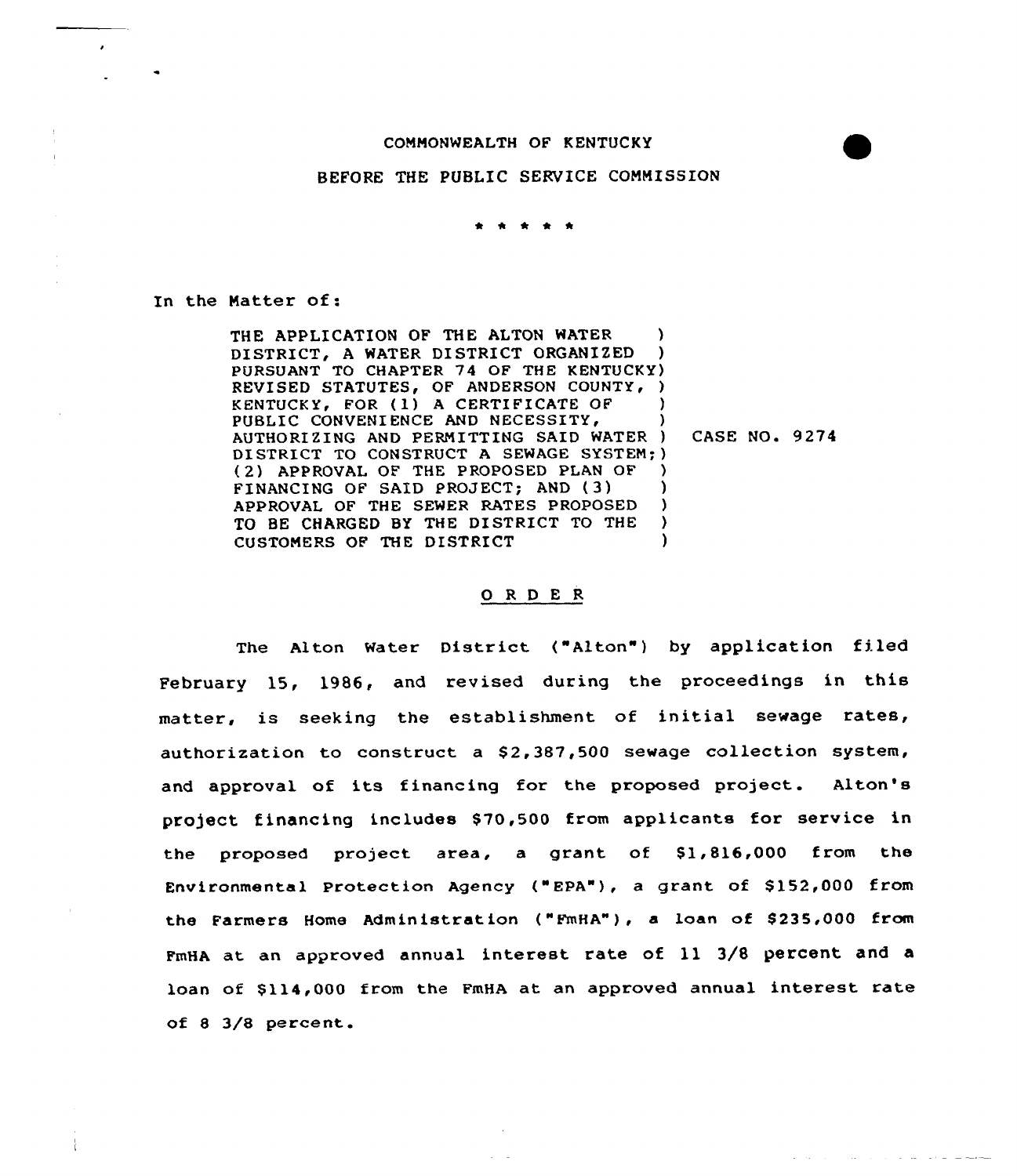Alton will issue sewer revenue bonds as security for the FmHA loans. The repayment period for the loan will be 40 years. The proposed improvements will provide sewage service to about 254 customers.

Plans and specifications for these improvements as prepared by GRM Engineers, Inc., of Lexington, Kentucky, ("Engineer" ) have been approved by the Division of Mater of the Natural Resources and Environmental Protection Cabinet.

hearing was held in the offices of the Public Service Commission, Frankfort, Kentucky, on February 24, 1986. Nr. Charles T. Weaver, president of Kentucky River Development Corporation intervened in this case to request sewage service for the proposed Nottingham Nobile Home Park ("Nottingham") .

## SEWAGE SERVICE TO NOTTINGHAM

Nr. Weaver has requested Alton to provide sewage service to Nottingham, which could ultimately have 300-400 connections in northern Anderson county. Nx. Meaver has proposed the construction of a collection system in Nottingham and a force main to connect Nottingham's collection system to Alton's proposed sewage system.

Alton has denied a connection to its proposed sewage system based on the advice of its attorney, Thomas M. Jones, and its Engineer. This advice was based on the policies of the funding agencies for the proposed construction of prohibiting extensions to speculative ventures, the possibility of exceeding the contract limits for the treatment of sewage with the City of Lawrenceburg, and engineering design concerns.

 $-2-$ 

a status and the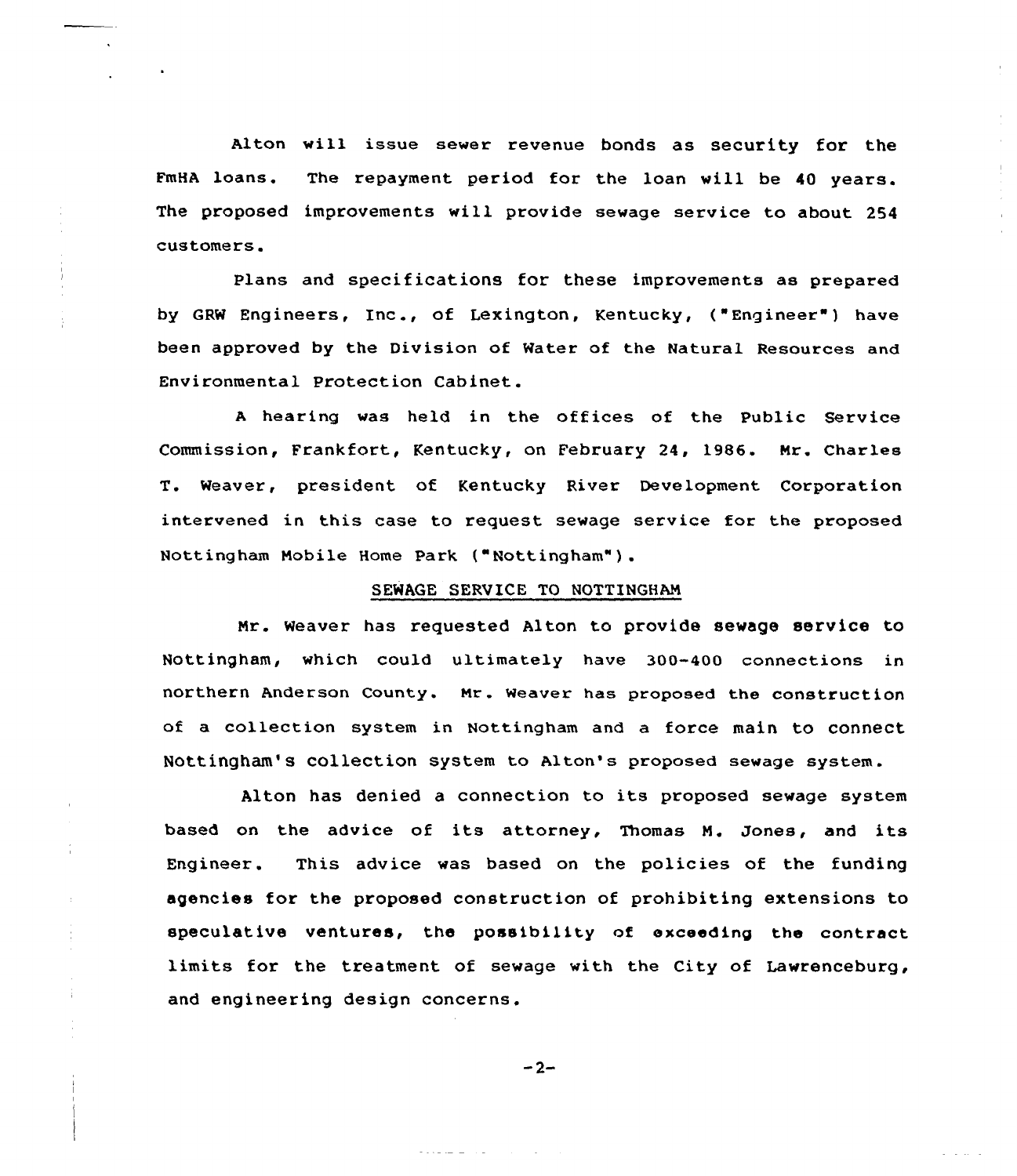Alton's Engineer testified that the proposed sewage system's physical layout prohibited connecting Nottingham onto Alton's system at the nearest point. The nearest portion of Alton's system to Nottingham is a vacuum collection system. The Engineer also testified that it is not appropriate to connect <sup>a</sup> force main into <sup>a</sup> vacuum system although the converse is acceptable engineering practice. At the very least, Nottingham's force main would have to be constructed to Alton's proposed primary force main which is servexal miles from Nottingham. In addition, Alton's Engineer testified that the proposed system was not designed fox an incxease in customers of this magnitude. As such it would seem to follow that a major re-design of the current construction project would be required to accommodate the sewage from Nottingham.

While the Commission is interested in as many customers as possible receiving sewage through Alton's proposed system, the issues as discussed above prevent any immediate resolution of this problem. Due to these facts, the Commission is of the opinion that it is in the best interest of the affected parties to proceed with the construction as originally proposed, without the proposed Nottingham development. This by no means should prevent the Kentucky River Development Corporation from pursuing sewage service by other means or from other sources.

#### REVENUE REQUIRENENTS

On Februaxy 3, 1986, Alton filed a revised Engineering Report containing estimated operation and maintenance expenses. The Commission is of the opinion that the estimated expenses are

 $-3-$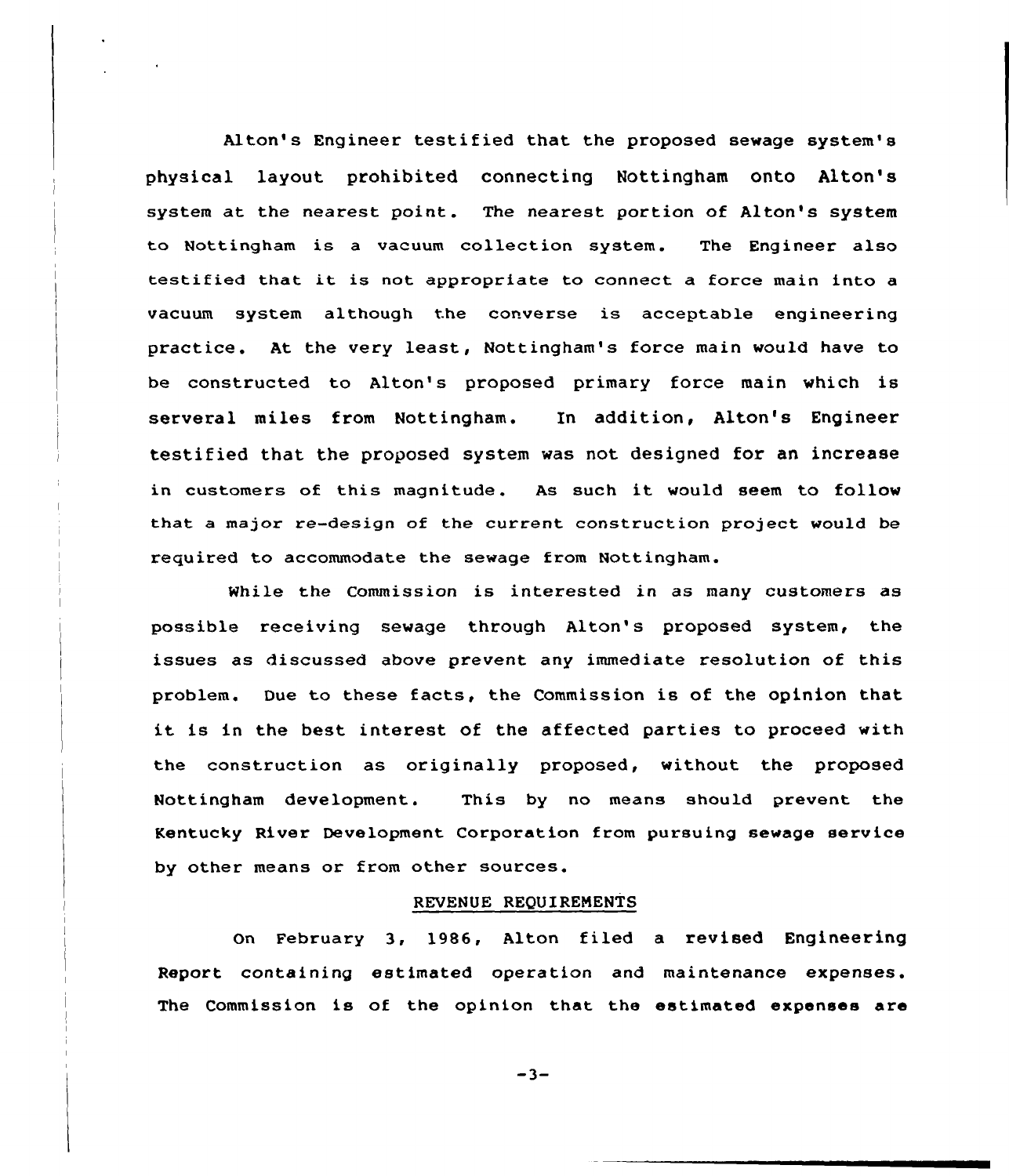generally fair and reasonable; however, for the purposes of determining revenue requirements, the Commission has made the following modifications to reflect the most current information available in the record:

## Debt Repayment

Alton pxojected debt service for the first yeax of \$32,500 on the total \$349,000 bond issuances.<sup>1</sup> Alton entered into an agreement with FmHA so that the interest rates on the loans would be the lower of the rate at the time of loan approval or the rate at the time of closing. Alton assumed a 9 pexcent avexaged interest rate on the bond issuances based upon a projection of the interest rate at the proposed time of closing. The Commission is of the opinion that for the purpose of determining revenue requirements herein, it is appropriate to use the average debt service for the first <sup>3</sup> years of operations calculated using Alton's projected averaged interest rate of 9 percent. This results in an annual debt service requirement of \$31,743.

#### Depreciation Expense

Alton calculated the depreciation expense on noncontributed property to be \$6,980. However, this expense was not included in the statement of anticipated operating expenses because Alton stated that this expense is not physically experienced.<sup>2</sup> For the purposes of determining revenue requirements, the Commission has

 $-4-$ 

سوالي الوارد ال

<sup>1</sup> Revised Engineering Report filed Pebruary 3, 1986, p. 17.

 $\overline{2}$ Response to Commission's Order dated February 5, 1986, Item No.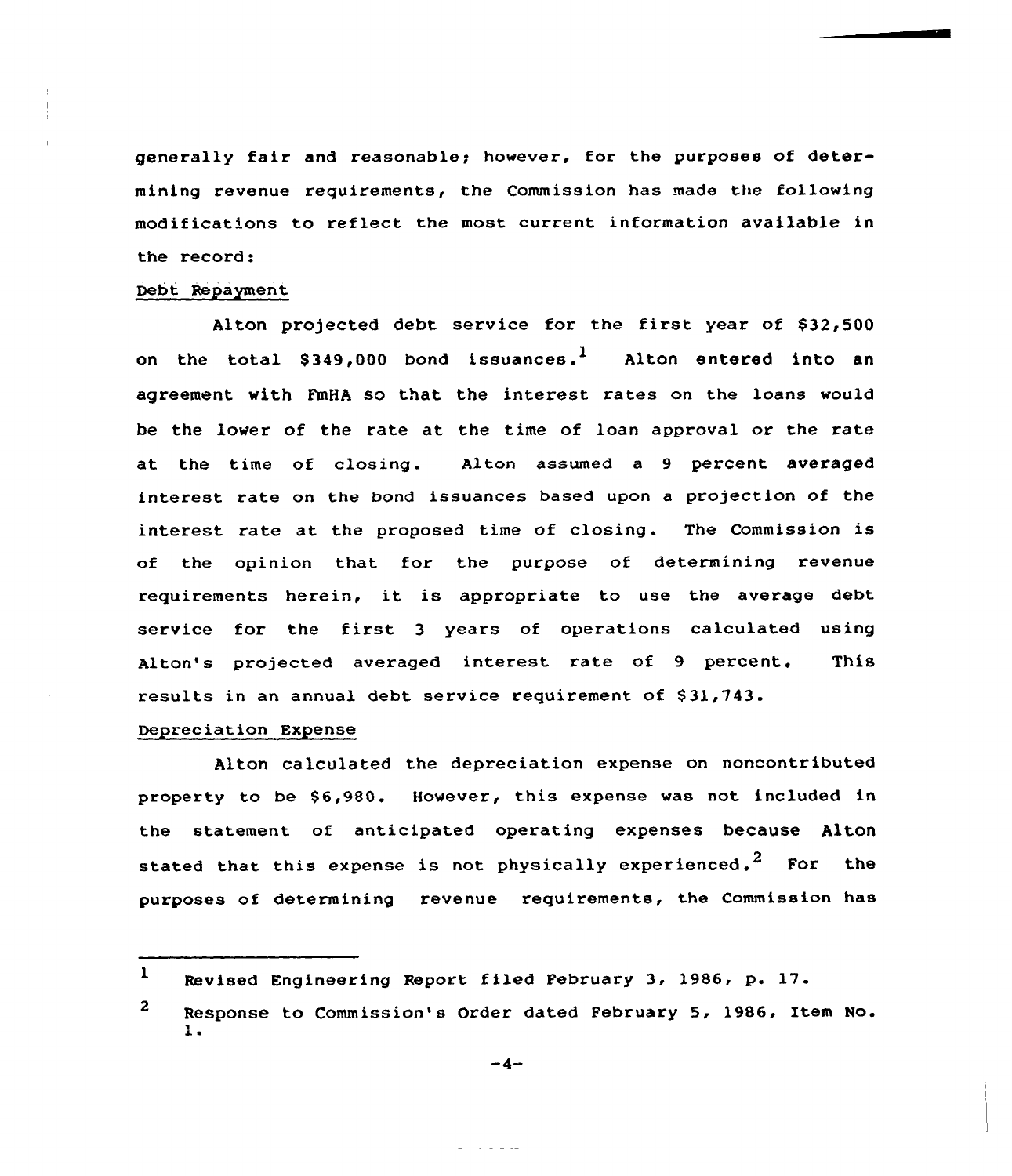allowed a depreciation expense of \$6,980 in order for the ratepayers to pay only for the plant in which the utility has made an investment.

Alton proposed rates to produce gross annual operating revenues of \$85,594. This revenue requirement is based on a proposed debt service coverage ("DSC") of 1.2X. The Commission finds that <sup>a</sup> 1.2X DSC is <sup>a</sup> fair, just and reasonable method for determining revenue requirements in this instance because it vill result in gross annual operating revenue sufficient to allow Alton to pay its operating expenses and provide <sup>a</sup> reasonable surplus for equity growth. Therefore, the Commission accepts Alton's proposed use of a ).2X DSC for the purposes of determining revenue requirements herein. Using a DSC of 1.2X, plus operating expenses, the Commission finds Alton's revenue requirement to be as follows:

| Operating Expenses     | \$45,600 |
|------------------------|----------|
| Allowable Depreciation | 6,980    |
| Debt Service           | 31,743   |
| Twenty Percent DSC     | 6,349    |
| Revenue Reguirement    |          |
|                        | \$90,672 |

The Commission is of the opinion and finds that the revenues requested by Alton vill be sufficient to pay the Sewer Division's operating expenses, service its debt and provide a reasonable surplus for equity growth and should, therefore, be approved.

 $-5-$ 

222. 232. 233. 23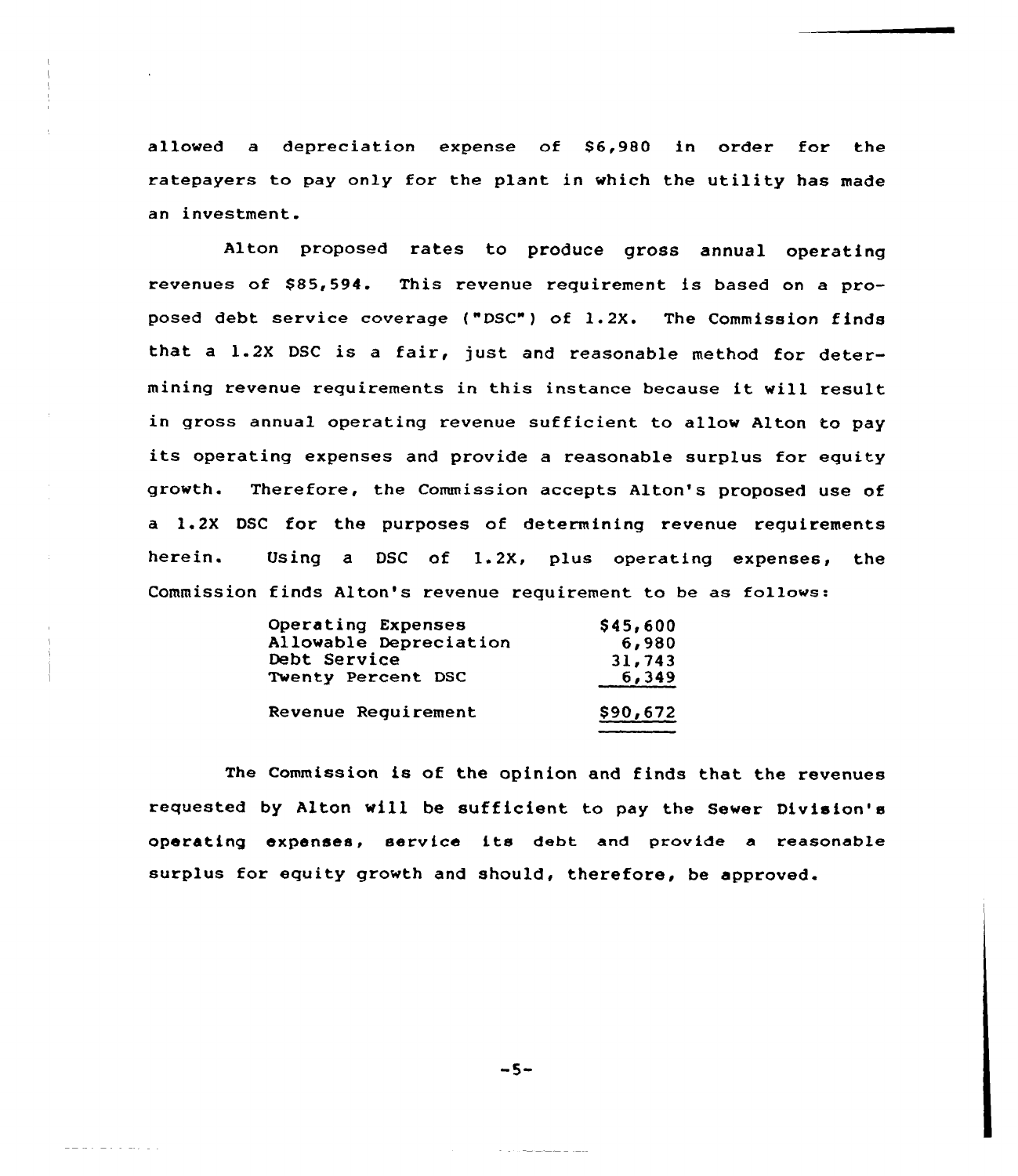#### RATE DESIGN

In its application, Alton proposed <sup>a</sup> declining block rate schedule, and indicated it vas charging each nev sewer customer <sup>a</sup> \$ <sup>250</sup> tap-on fee.

design. Alton's proposed rate schedule consists of a two step Each residential sewer bill will be based on each customer's water usage. For industrial customers, Alton has proposed to meter the sewage as it enters the system so that each industrial customer pays only for the collection and treatment of that amount of sewage and not for water lost.

The Commission is of the opinion that the rates and charges produce the revenues requested by Alton, and therefore should be approved for services rendered. Furthermore, the rates shown in Appendix <sup>A</sup> are the fair just and reasonable rates to be charged.

# FINDINGS AND ORDERS

The Commission, after consideration of the application and evidence of record and being advised, is of the opinion and finds that:

1. Public convenience and necessity require that the construction proposed in the application and record be performed and that a certificate of public convenience and necessity be granted.

2. The proposed construction includes a sewage collection system to provide sewage service for about 254 customers.

The low bids received for the proposed improvements  $3.1$ totaled  $$1,858,436$ , which will require about  $$2,387,500$  in project

 $-6-$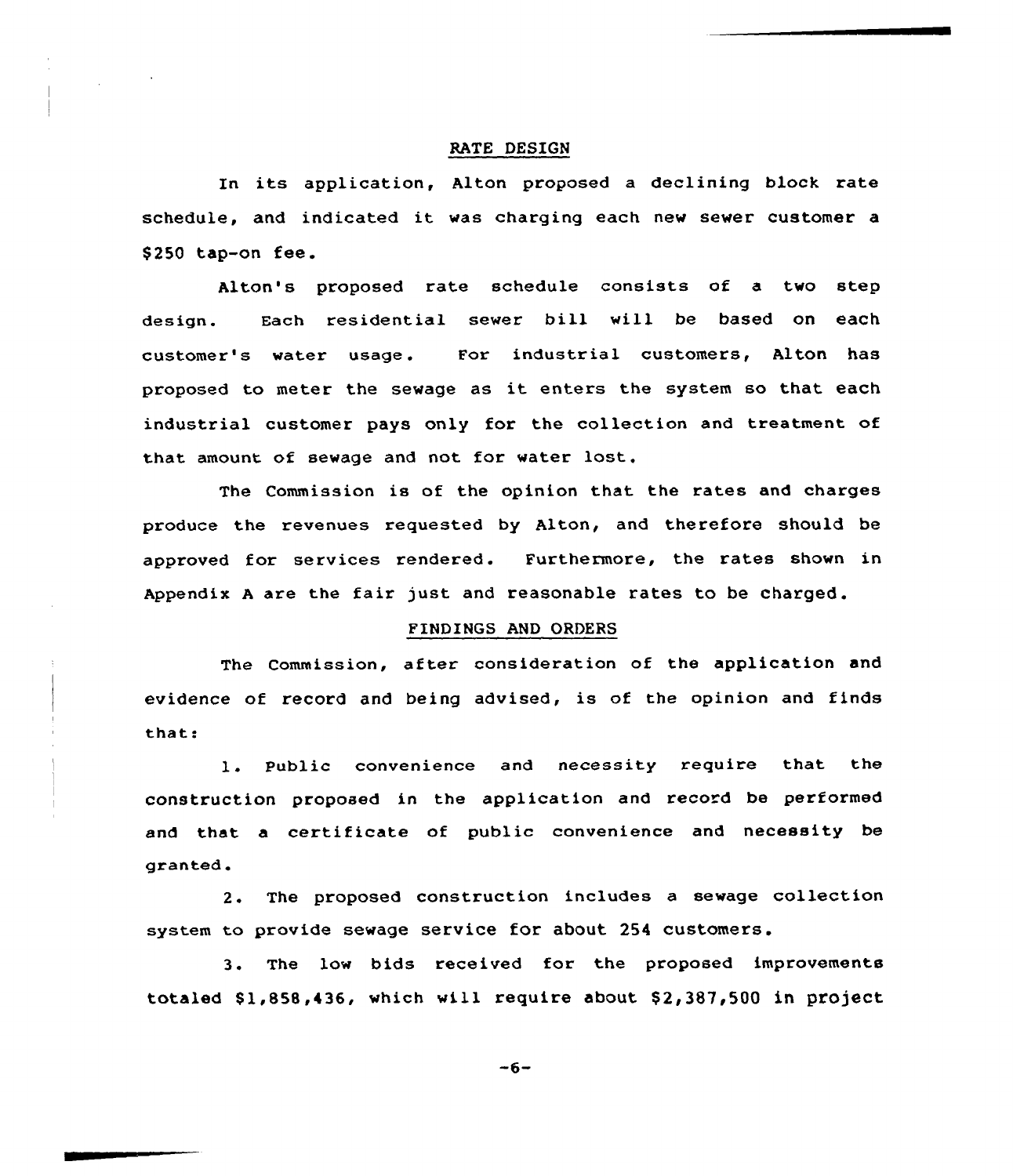funding after allowances are made for fees, contingencies, other indirect costs and additional construction being considered.

4. Alton should obtain approval from the Commission prior to performing any additional construction not expressly certificated by this Order.

5. Any deviations from the construction herein approved vhich could adversely affect service to any customer should be subject to the prior approval of this Commission.

6. The proposed borrowing of \$349,000 is for lawful objects within the corporate purposes of Alton, is necessary and appropriate for and consistent with the proper performance of services to the public by Alton, and vill not impair its ability to perform these services.

7. The financing secured by Alton for this project vill be needed to pay for the work herein approved. Alton's financing plan should, therefore, be approved.

8. Alton should file with the Commission duly verified documentation which shovs the total costs of construction including all capitalized costs (engineering, legal, administrative, etc.) within 60 days of the date that construction is substantially completed. Said construction costs should be classified into appropriate plant accounts in accordance with the Uniform System of Accounts for Sewer Utilities prescribed by this Commission.

9. Alton's contract with its Engineer should require the provision of full-time resident. inspection under the general superv ision of a professional engineer with a Kentucky

 $-7-$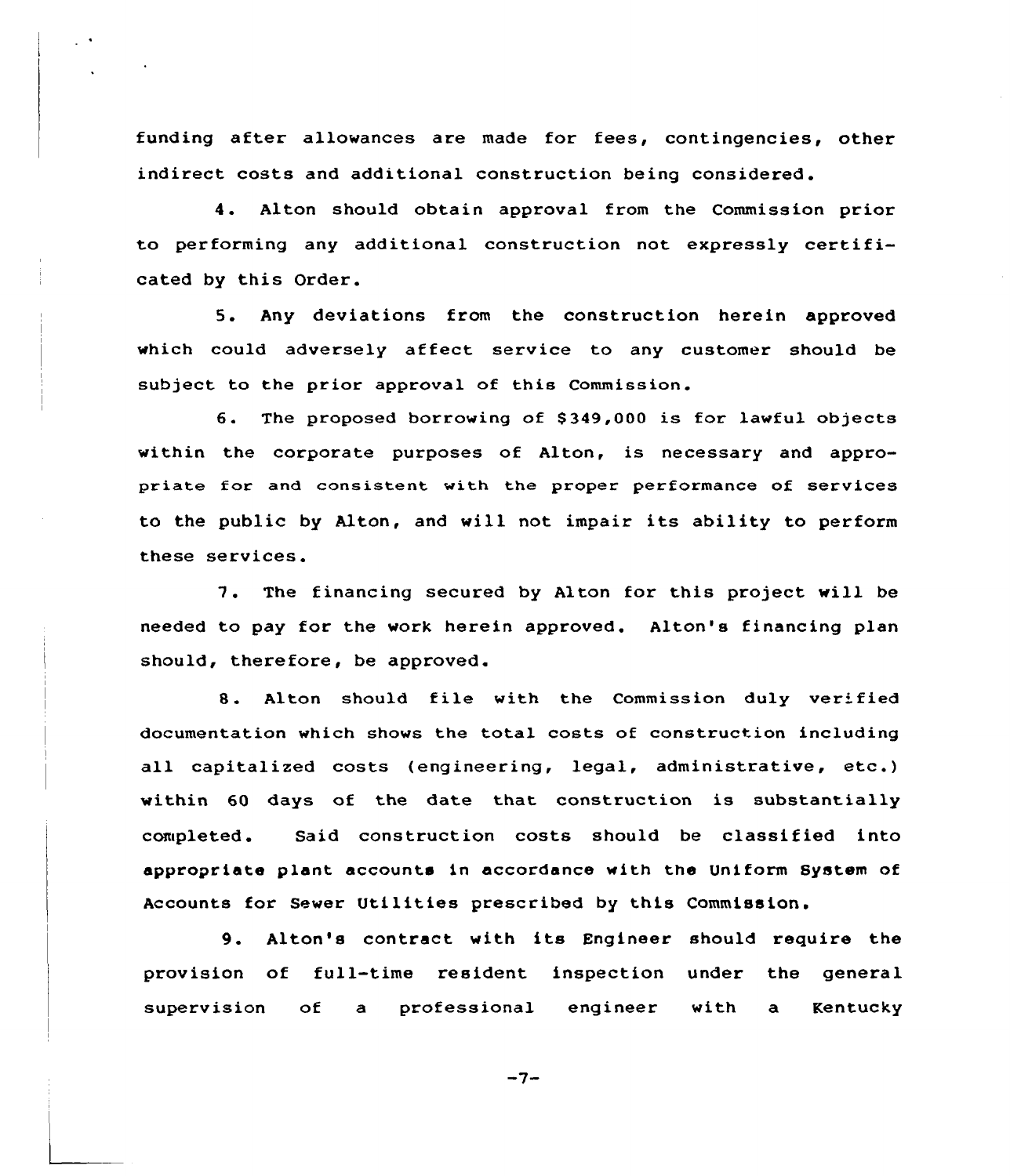registration in civil or mechanical engineering. The supervision and inspection should insure that the construction work is done in accordance with the contract plans and specifications and in conformance with the best practices of the construction trades involved in the project.

 $\mathbf{r}^{\mathrm{c}}$  .

10. Alton should require the Engineer to furnish a copy of the record plans and a signed statement that the construction has been satisfactorily completed in accordance with the contract plans and specifications within 60 days of the date of substantial completion of this construction.

ll. <sup>A</sup> valid third party beneficiary agreement is normally required from sewage utilities to insure the continuity of sewage service pursuant to 807 KAR 5:071. Alton is a utility formed under KRS Chapter 74 and under the jurisdiction of the Commission. Sufficient evidence of financial integrity as will insure the continued operation of sewage service has been provided by virtue of the past history and current operations of Alton. For these reasons, the Commission will waive its requirement of a third party beneficiary agreement in this case.

12. Alton should file with the Commission <sup>a</sup> copy of all contractual agreements for the provision of services or the purchase of services which are subject to the approval of this Commission.

13. The risks to be borne by Alton during the initial operating years of its sewage facilities require the establishment of a financial reserve against these risks. Alton should, therefore, set aside \$ 70,500 of its applicant contributions in

 $-8-$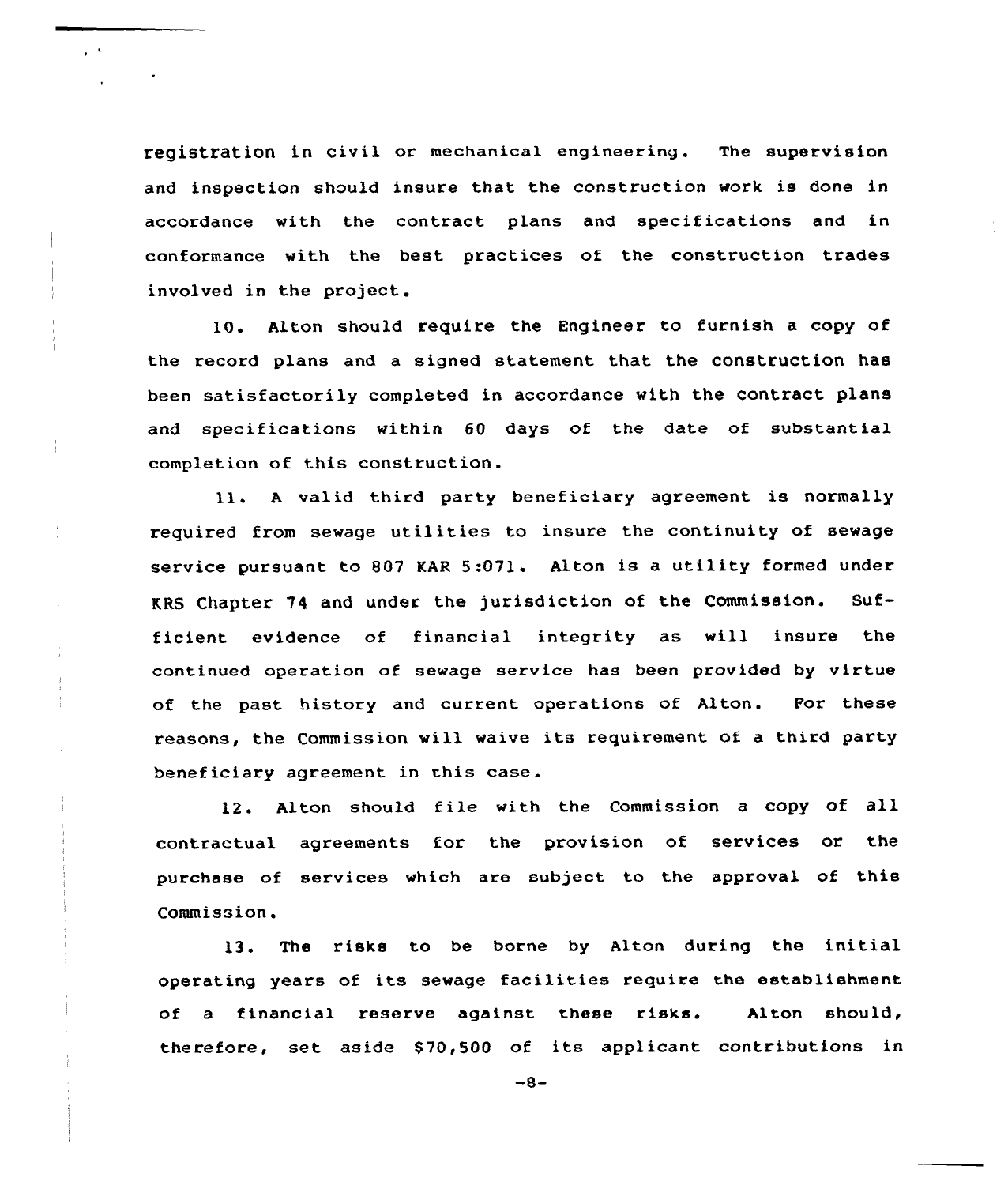accordance with the FmHA letter of conditions for this project. These funds should be utilized to supplement the cost of utility operations and maintenance during the first <sup>5</sup> to 10 years of operations.

14. The revenues requested by Alton will be sufficient to pay the Sewer Division's operating expenses, service its debt and provide a reasonable surplus for equity growth and should, therefore, be approved.

15. The rates in Appendix <sup>A</sup> are fair, just and reasonable rates for Alton and will produce annual sewer revenue of approximately 885,594

IT IS THEREFORE ORDERED that:

1. Alton be and it hereby is granted a certificate of public canvenience and necessity to proceed with the construction of the sewage collection and disposal system set forth in the plans and specifications of record hereby approved.

2. Alton shall comply with all matters set aut in Findings <sup>4</sup> and <sup>5</sup> and Findings <sup>7</sup> through 13 as if the same wexe individually so ordered.

3. Alton's plan of funding this project consisting of contributions in the amount of \$2,038,500, a loan from the FmHA in the amount of \$235,000 with an approved interest rate of  $11 \frac{3}{8}$ percent and a loan from FmHA at an approved annual interest rate of <sup>8</sup> 3/8 percent is hereby approved.

4. Alton shall file with the Commission the FmHA notification of the interest rate at the time of closing af the loan and

 $-9-$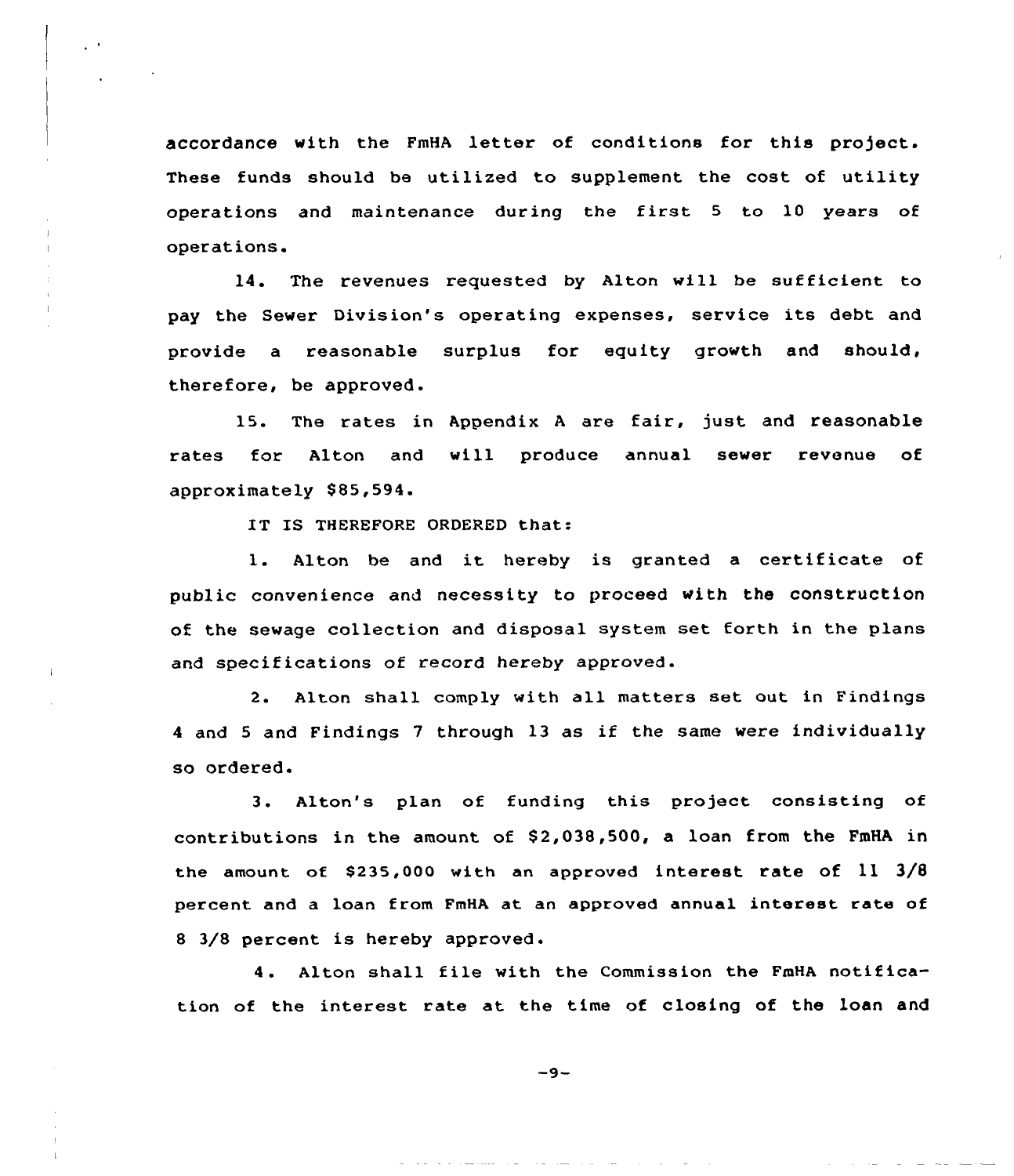shall provide copies of all correspondence from and to FmHA concerning this notification within 30 days of the closing date.

5. Alton shall file <sup>a</sup> statement of the interest rate accepted from FmHA within 30 days of the date of closing.

6. If Alton accepts an interest rate different from the rate approved herein, it shall file amended pages to its bond resolution and an amended amortization schedule.

7. If Alton is eligible but does not take advantage of lower interest rate at the time of closing, it shall fully document why the lower rate was not accepted showing an analysis of the higher costs associated with the loan over its life.

8. The rates in Appendix <sup>A</sup> be and they hereby are approved for service rendered by Alton on and after the date of this Order.

9. Within 30 days from the date of this Order Alton shall file with the Commission <sup>a</sup> tariff sheet setting out the rates approved herein.

Nothing contained herein shall be deemed a warranty of the Commonwealth of Kentucky, or any agency thereof, of the financing herein authorized.

Done at Frankfort, Kentucky, this 2nd day of April, 1986.

PUBLIC SERVICE CONNISSION

out the rate<br>
u warranty of t<br>
of the financi<br>
April, 1986.<br>
COMMISSION<br>
Commission<br>
Commission Vice Chairman ( Welksins

ATTEST:

**Secretary**